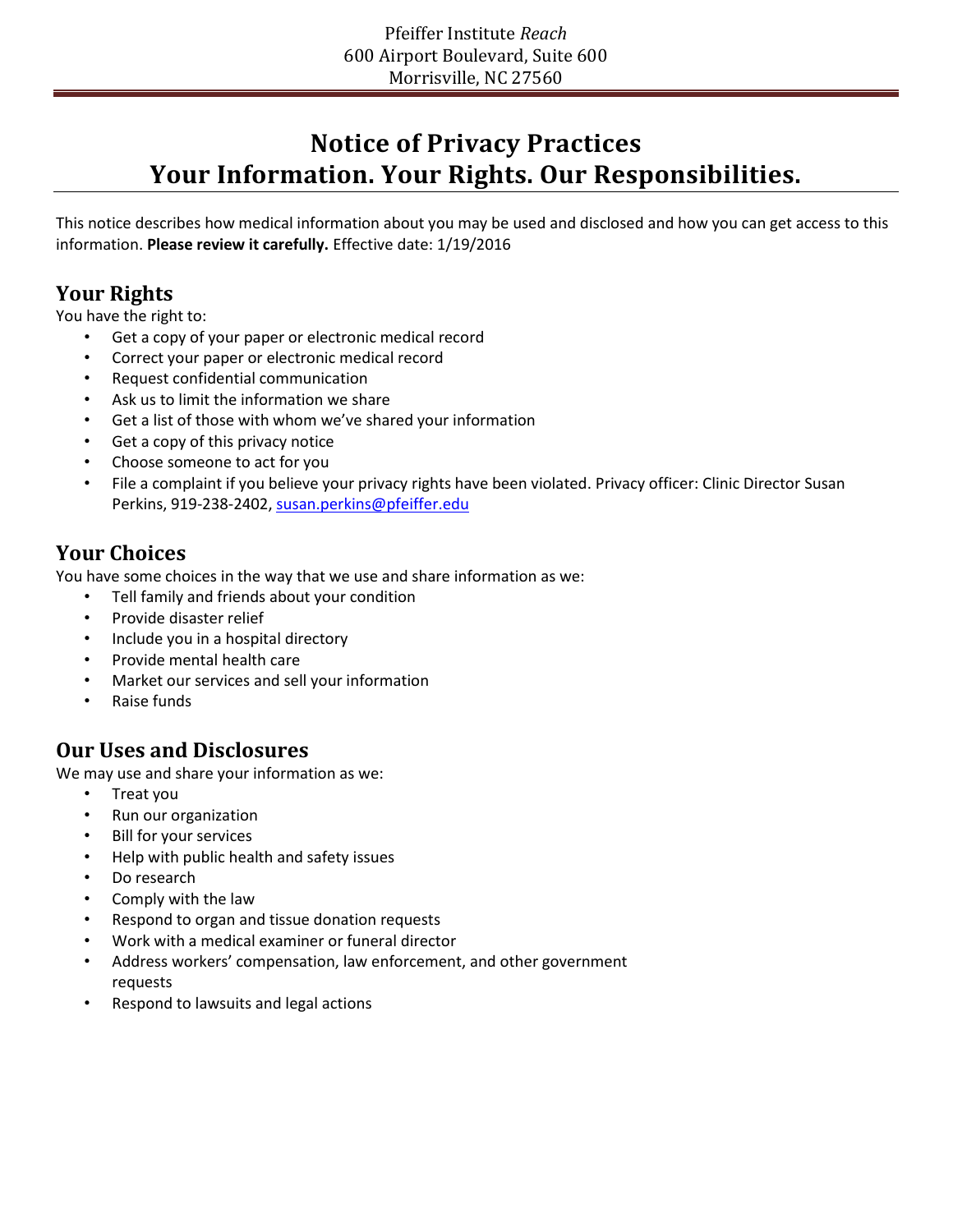# **Your Rights**

# **When it comes to your health information, you have certain rights.**

This section explains your rights and some of our responsibilities to help you.

#### **Get an electronic or paper copy of your medical record**

- You can ask to see or get an electronic or paper copy of your medical record and other health information we have about you. Ask us how to do this.
- We will provide a copy or a summary of your health information, usually within 30 days of your request. We may charge a reasonable, cost-based fee.

## **Ask us to correct your medical record**

- You can ask us to correct health information about you that you think is incorrect or incomplete. Ask us how to do this.
- We may say "no" to your request, but we'll tell you why in writing within 60 days.

# **Request confidential communications**

- You can ask us to contact you in a specific way (for example, home or office phone) or to send mail to a different address.
- We will say "yes" to all reasonable requests.

# **Ask us to limit what we use or share**

- You can ask us not to use or share certain health information for treatment, payment, or our operations. We are not required to agree to your request, and we may say "no" if it would affect your care.
- If you pay for a service or health care item out-of-pocket in full, you can ask us not to share that information for the purpose of payment or our operations with your health insurer. We will say "yes" unless a law requires us to share that information.

# **Get a list of those with whom we've shared information**

- You can ask for a list (accounting) of the times we've shared your health information for six years prior to the date you ask, who we shared it with, and why.
- We will include all the disclosures except for those about treatment, payment, and health care operations, and certain other disclosures (such as any you asked us to make). We'll provide one accounting a year for free but will charge a reasonable, cost-based fee if you ask for another one within 12 months.

#### **Get a copy of this privacy notice**

You can ask for a paper copy of this notice at any time, even if you have agreed to receive the notice electronically. We will provide you with a paper copy promptly.

#### **Choose someone to act for you**

- If you have given someone medical power of attorney or if someone is your legal guardian, that person can exercise your rights and make choices about your health information.
- We will make sure the person has this authority and can act for you before we take any action.

# **File a complaint if you feel your rights are violated**

- You can complain if you feel we have violated your rights by contacting us using the information on page 1.
- You can file a complaint with the U.S. Department of Health and Human Services Office for Civil Rights by sending a letter to 200 Independence Avenue, S.W., Washington, D.C. 20201, calling 1-877-696-6775, or visiting **www.hhs.gov/ocr/privacy/hipaa/complaints/.**
- We will not retaliate against you for filing a complaint.

# **Your Choices**

# **For certain health information, you can tell us your choices about what we share.**

If you have a clear preference for how we share your information in the situations described below, talk to us. Tell us what you want us to do, and we will follow your instructions.

In these cases, you have both the right and choice to tell us to:

- Share information with your family, close friends, or others involved in your care
- Share information in a disaster relief situation
- Include your information in a hospital directory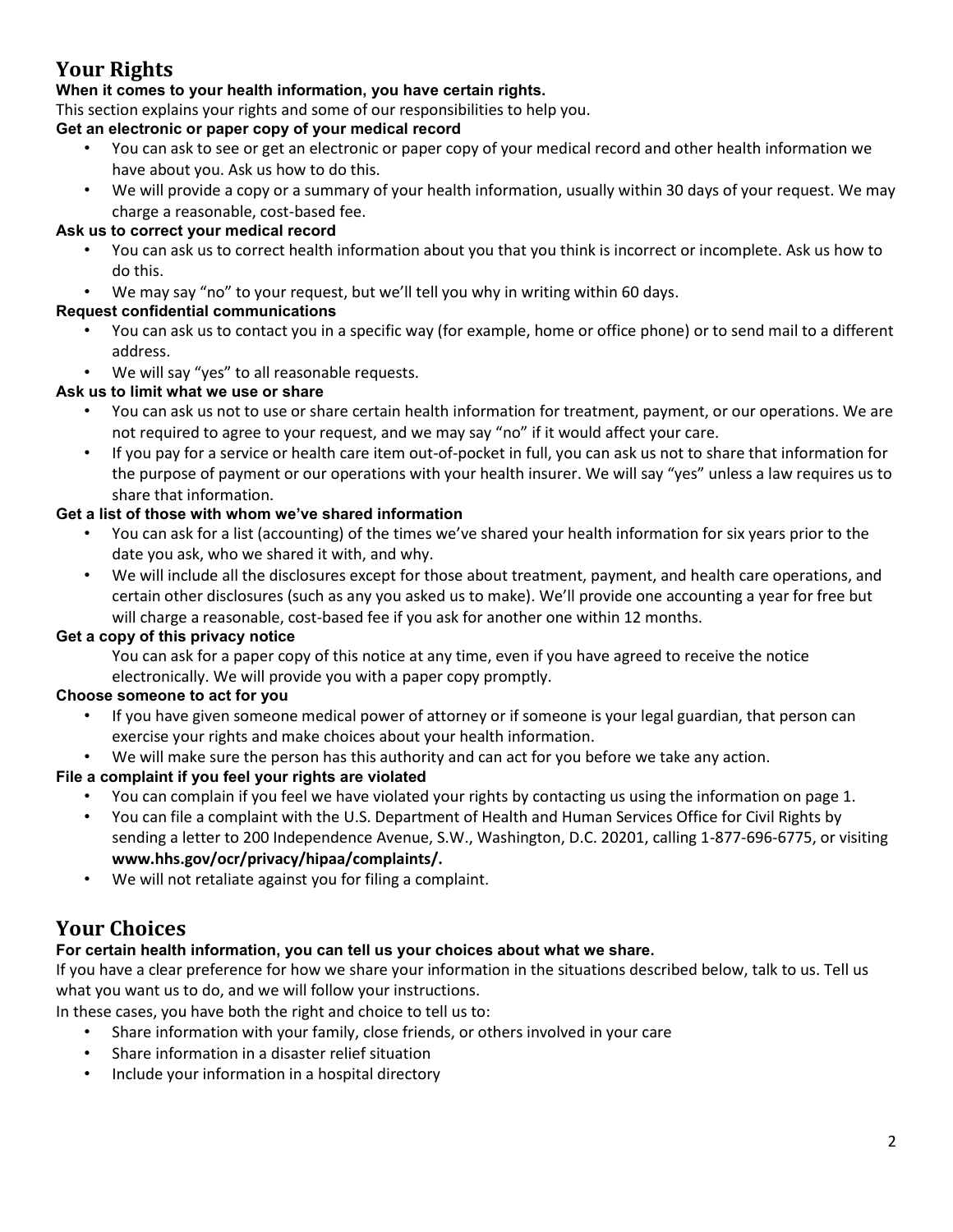*If you are not able to tell us your preference, for example if you are unconscious, we may go ahead and share your information if we believe it is in your best interest. We may also share your information when needed to lessen a serious and imminent threat to health or safety.*

In these cases we never share your information unless you give us written permission:

- Marketing purposes
- Sale of your information
- Most sharing of psychotherapy notes

In the case of fundraising:

• We may contact you for fundraising efforts, but you can tell us not to contact you again.

# **Our Uses and Disclosures**

# **How do we typically use or share your health information?**

We typically use or share your health information in the following ways.

#### **Treat you**

We can use your health information and share it with other professionals who are treating you.

*Example: A doctor treating you for an injury asks another doctor about your overall health condition.*

### **Run our organization**

We can use and share your health information to run our practice, improve your care, and contact you when necessary.

*Example: We use health information about you to manage your treatment and services.* 

### **Bill for your services**

We can use and share your health information to bill and get payment from health plans or other entities. *Example: We give information about you to your health insurance plan so it will pay for your services.* 

# **How else can we use or share your health information?**

We are allowed or required to share your information in other ways – usually in ways that contribute to the public good, such as public health and research. We have to meet many conditions in the law before we can share your information for these purposes. For more information see: [www.hhs.gov/ocr/privacy/hipaa/understanding/consumers/index.html](http://www.hhs.gov/ocr/privacy/hipaa/understanding/consumers/index.html)**.**

# **Help with public health and safety issues**

We can share health information about you for certain situations such as:

- Preventing disease
- Helping with product recalls
- Reporting adverse reactions to medications
- Reporting suspected abuse, neglect, or domestic violence
- Preventing or reducing a serious threat to anyone's health or safety

#### **Do research**

We can use or share your information for health research.

#### **Comply with the law**

We will share information about you if state or federal laws require it, including with the Department of Health and Human Services if it wants to see that we're complying with federal privacy law.

#### **Respond to organ and tissue donation requests**

We can share health information about you with organ procurement organizations.

#### **Work with a medical examiner or funeral director**

We can share health information with a coroner, medical examiner, or funeral director when an individual dies.

# **Address workers' compensation, law enforcement, and other government requests**

We can use or share health information about you:

- For workers' compensation claims
- For law enforcement purposes or with a law enforcement official
- With health oversight agencies for activities authorized by law
- For special government functions such as military, national security, and presidential protective services